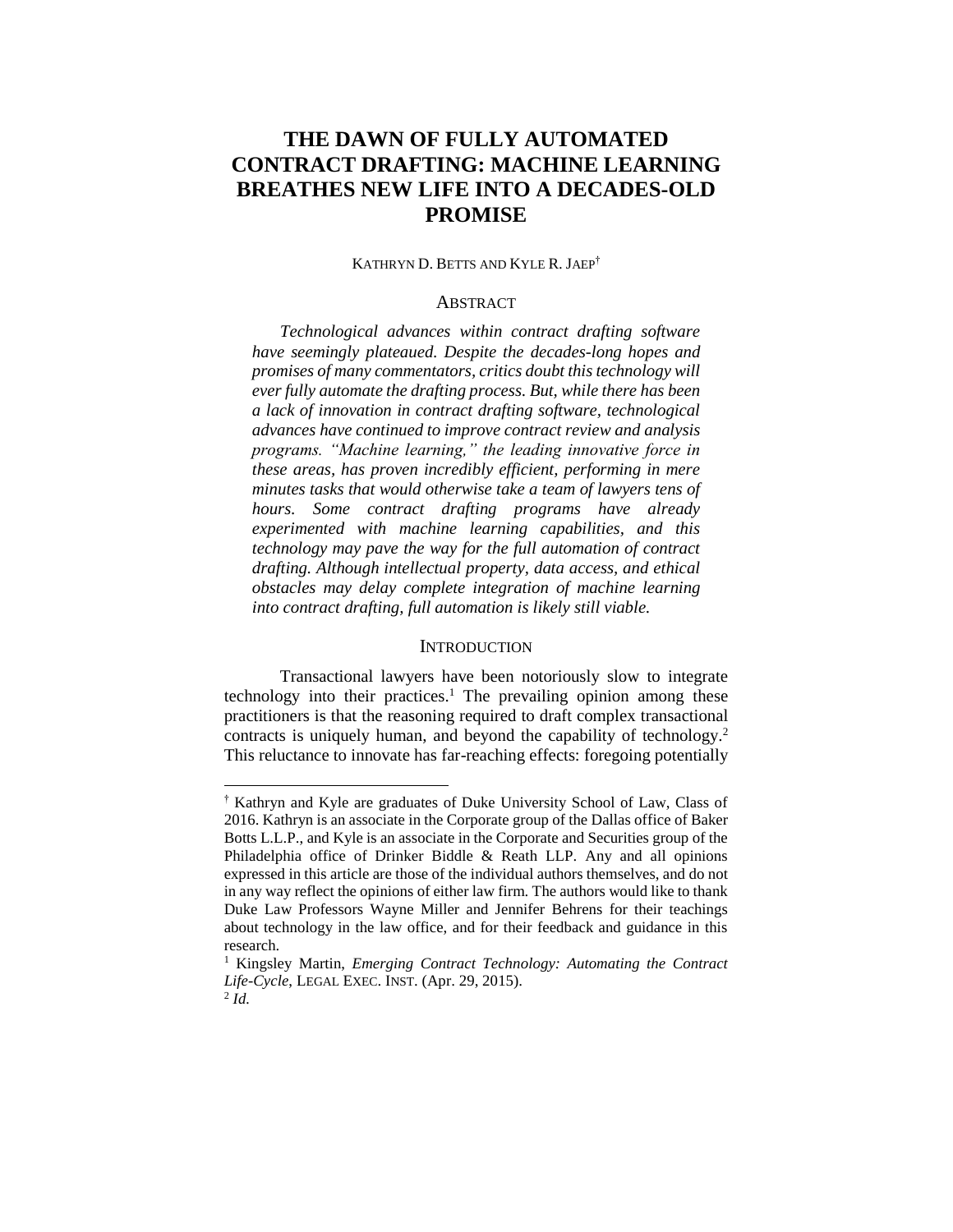massive efficiency gains, and forestalling further investments in legal transactional innovation, generally. Likely responsible for this pessimism are the repeated, decades-old promises of sweeping technological innovations that never seem to materialize. Most notable is the promise that contract drafting will become increasingly automated, and that drafting software will "take over the document preparation function."<sup>3</sup> Unfortunately, automated contract drafting has seen little gains in the last 20 years. It is the legal parallel to *Back to the Future Part II*'s 1989 promise of "hoverboards" by 2015.<sup>4</sup> However, despite the disappointing lack of robots drafting contracts and skateboards floating mid-air, innovation is indeed happening.<sup>5</sup>

The concept of the "contract lifecycle" provides a helpful framework for better understanding the current landscape of contract technology innovation. This lifecycle encompasses four stages: drafting, reviewing, managing, and analyzing contracts.<sup>6</sup> The drafting stage involves writing the initial contract; reviewing involves identifying legal and business terms to improve a given contract; managing involves storing and indexing existing contracts; and analyzing involves measuring the market-performance of contracts and provisions within contracts.<sup>7</sup> While technology for the drafting and managing stages can be traced to the 1970s, only recently has innovation taken hold in the review and analysis stages.<sup>8</sup> It is this more recent innovation, in the review and analysis stages, and particularly its use of "machine learning," that has many commentators excited.

This article explores the progression of innovation in contract drafting technology over the past few decades, from the early wordprocessing innovation in the drafting and management stages, through the more recent innovation and integration of machine learning, and predicts what the future may hold. Part I details the timeline of technological innovations within contract drafting. Part II discusses critics' concerns with modern-day drafting technology. Part III explains the concept of machine learning and its different applications within the contract lifecycle. Lastly, Part IV forecasts the effect machine learning may have on the future of contract drafting automation and discusses possible solutions to the obstacles that stand in the way.

l

8 *Id.*

<sup>3</sup> *See* Stephen Mecca, *Law Office Automation: A View into the Future*, 45 R.I.B.J. 5, 27 (1996) ("[Automated Speech Recognition] coupled with sophisticated document assembly systems will take over the document preparation function.").

<sup>4</sup> BACK TO THE FUTURE PART II (Universal Pictures 1989).

<sup>5</sup> Martin, *supra* note 1.

<sup>6</sup> *Id.*

<sup>7</sup> *Id.*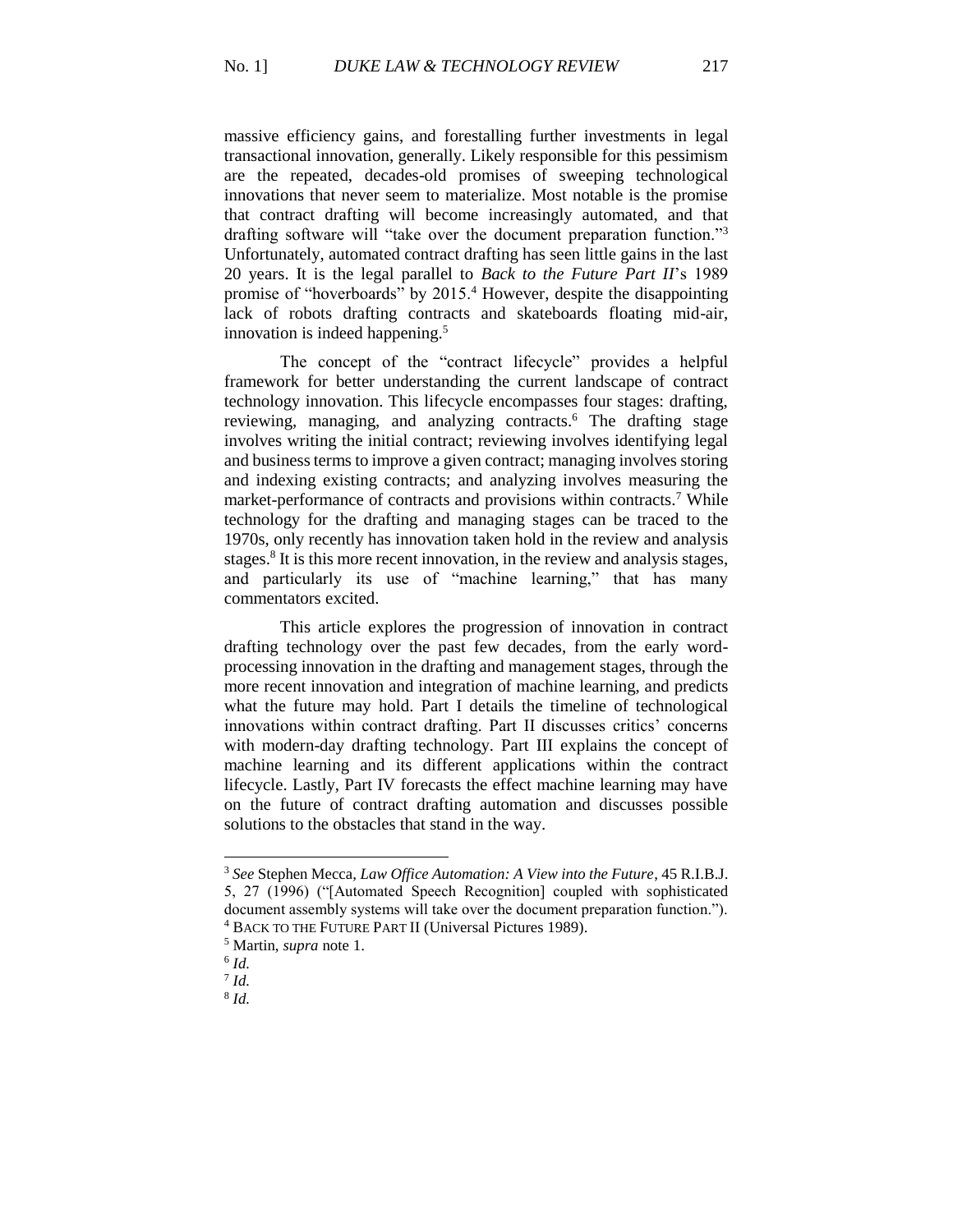218 THE DAWN OF FULLY AUTOMATED [Vol. 15]

#### I. HISTORY AND PROGRESSION OF CONTRACT DRAFTING PROGRAMS

After several decades of innovation, contract drafting technology has hit a dead end. Throughout the 1990s, drafting technology was widely viewed as the future of the legal practice. $9$  As a result, an array of word processing developments and contract-specific software quickly spread across the legal market. After the 1990s, however, little progress was made. Now, many in the industry believe there is no room for—and no *need* for—future innovations.

### *A. Origins and Early Development of Contract Drafting Programs*

Contract drafting software emerged in the  $1970s$  and  $1980s$ ,<sup>10</sup> and by the mid-1990s, word-processing programs such as WordPerfect were offering user-friendly tools.<sup>11</sup> These early programs included simple computer file management systems, automatic numbering tools, basic "master documents," macros,<sup>12</sup> and document "merge" functions.<sup>13</sup> The simplicity of these programs promised increased productivity, with only minimal training and upfront costs.<sup>14</sup>

By the 1990s, some practitioners were using "expert" drafting systems, which were more complex than common word processing tools.<sup>15</sup> These drafting systems asked the user a series of questions based on a preprogrammed "logic tree," then generated a document based on the user's answers.<sup>16</sup> Most of the text in the final document was "hard-coded," preventing the user from making any changes after document generation.<sup>17</sup>

<sup>9</sup> *See, e.g.*, Mecca, *supra* note 3, at 26 (predicting that contract drafting software would sweep the legal industry in "the next few years").

<sup>&</sup>lt;sup>10</sup> Marc Lauritsen, Current Frontiers in Legal Drafting Systems 2 (Dec. 1, 2014) (unpublished manuscript), *available at* https://www.researchgate.net/publication/ 228376699\_Current\_Frontiers\_in\_Legal\_ Drafting\_Systems.

<sup>11</sup> David Dunn, *Easy Document Assembly with Word Processors*, 83 ILL. B.J. 93, 93 (1995).

 $12$  Macro stands for "macroinstruction" and is a programmable pattern that makes certain computing tasks less repetitive. *Macro*, COMPUTERHOPE.COM, http://www.computerhope.com/jargon/m/macro.htm (last visited Feb. 9, 2017). <sup>13</sup> Dunn, *supra* note 11, at 93–94.

<sup>14</sup> *Id.* at 94; *see also* Kendall Callas, *Why Lawyers Love WordPerfect*, MICROCOUNSEL.COM (Sept. 2009), http://www.microcounsel.com/nextgen.htm (explaining that WordPerfect remains a favorite tool for attorneys, due to its ease of use and its "customizability and automation features," as well as legal-specific tools).

<sup>15</sup> Kenneth I. Guthrie, *Document Assembly Software Systems*, 9 PROBATE & PROPERTY 26, 27–28 (Dec. 1995).

<sup>16</sup> *Id.* at 27.

<sup>&</sup>lt;sup>17</sup> *Id.* at 28. Some programs did allow minor changes, but the ability to do so was limited. *Id.*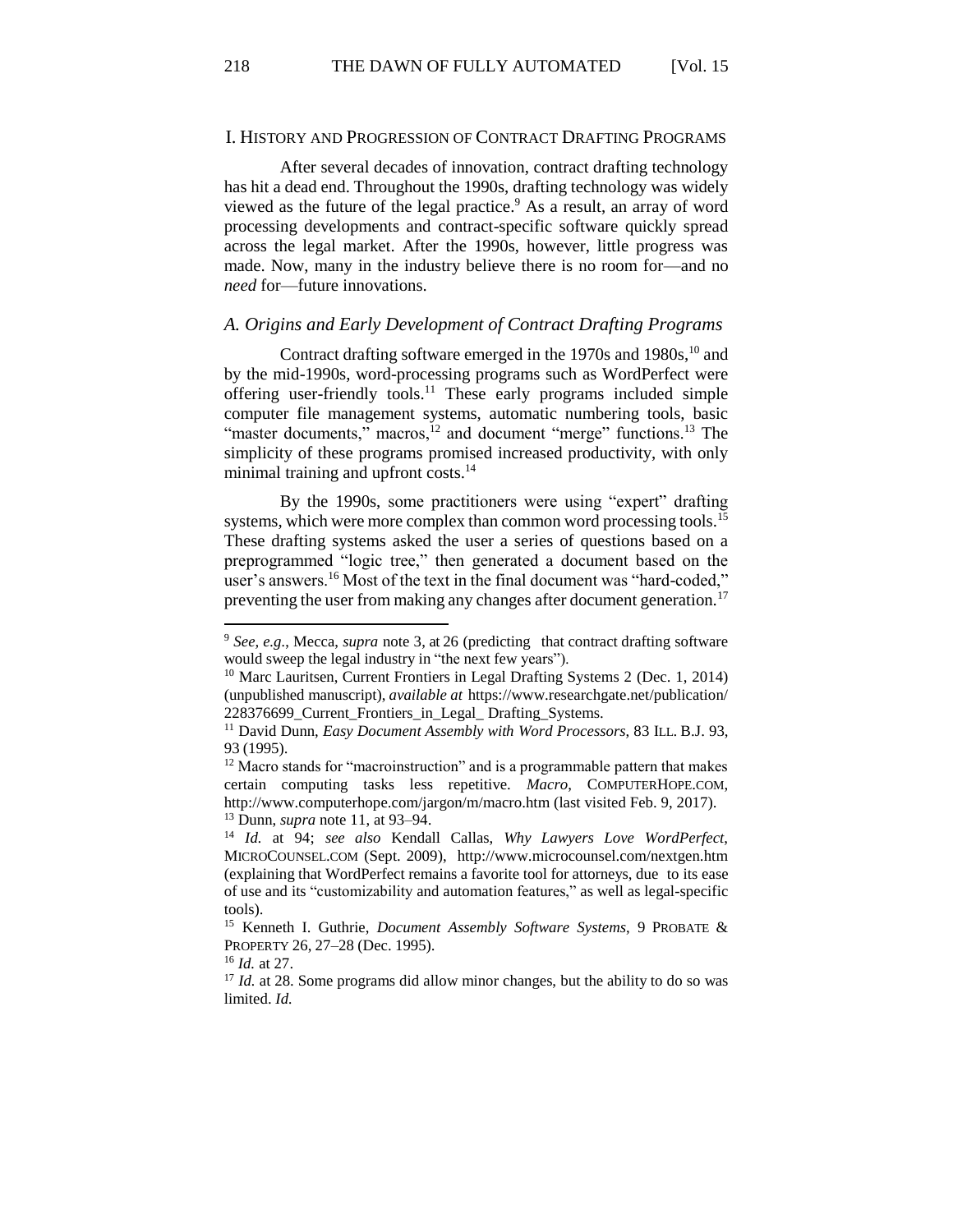If changes were necessary, the user would have to redo the questionnaire from the beginning.<sup>18</sup> As a result, these programs were frequently tailored for stable practice groups, in which contracts rarely deviated from standard form documents.<sup>19</sup>

"Document assembly engines," also available by the 1990s, offer a more flexible alternative.<sup>20</sup> With these programs, lawyers can modify or combine drafting templates with other text throughout the drafting process.<sup>21</sup> These "context-sensitive" engines rely more on commentary and drafting notes than on preprogrammed logic, offering an alternative to the questionnaire format.<sup>22</sup> This allows for more creativity and autonomy in contract creation.

### *B. Modern-Day Contract Drafting Programs*

Since the turn of the century, contract drafting technology has become somewhat more sophisticated, but the underlying processes remain the same. Web-based programs now prevail over those requiring users to load software on individual devices. Programs like ContractExpress offer an improved, yet familiar, questionnaire-style document generation program.<sup>23</sup> Each successive answer in the questionnaire prompts a different series of follow-up questions to tailor the final document to the user's specific needs, $24$  providing for a larger, more customizable logic tree than one focused on only a single practice area. Like its predecessors, once the questionnaire is complete, the program then generates a contract from preloaded contract language.<sup>25</sup>

Many of these programs require the user to create a "coded" contract by uploading and coding a preexisting contract. The program then uses the form contract to generate a questionnaire, which can be used to quickly draft similar documents. Because coding documents can be difficult, some programs code them automatically through artificial intelligence ("AI").<sup>26</sup>

<sup>18</sup> *Id.*

<sup>19</sup> *E.g.*, trust and estates planning. *Id.* Some examples of software include Trust Plus, WillWriter, and West's Trust & Wills Document Assembly. *Id.*

<sup>20</sup> *Id.* at 29–30.

<sup>21</sup> *Id.* at 30.

<sup>22</sup> *Id.*

<sup>23</sup> Ken Adams & Tim Allen, *The Illusion of Quality in Contract Drafting*, N.Y.L.J. (July 17, 2012), http://www.adamsdrafting.com/wp/wp-content/uploads/2014/05/ Illusion-of-Quality-NYLJ.pdf.

<sup>24</sup> *Id.* <sup>25</sup> *Id.*

<sup>26</sup> Dante Manna, *Artificial Intelligence Insourcing: Why Software Technology Will Dominate Legal Process Outsourcing for Routine Document Drafting*, 12 CAN.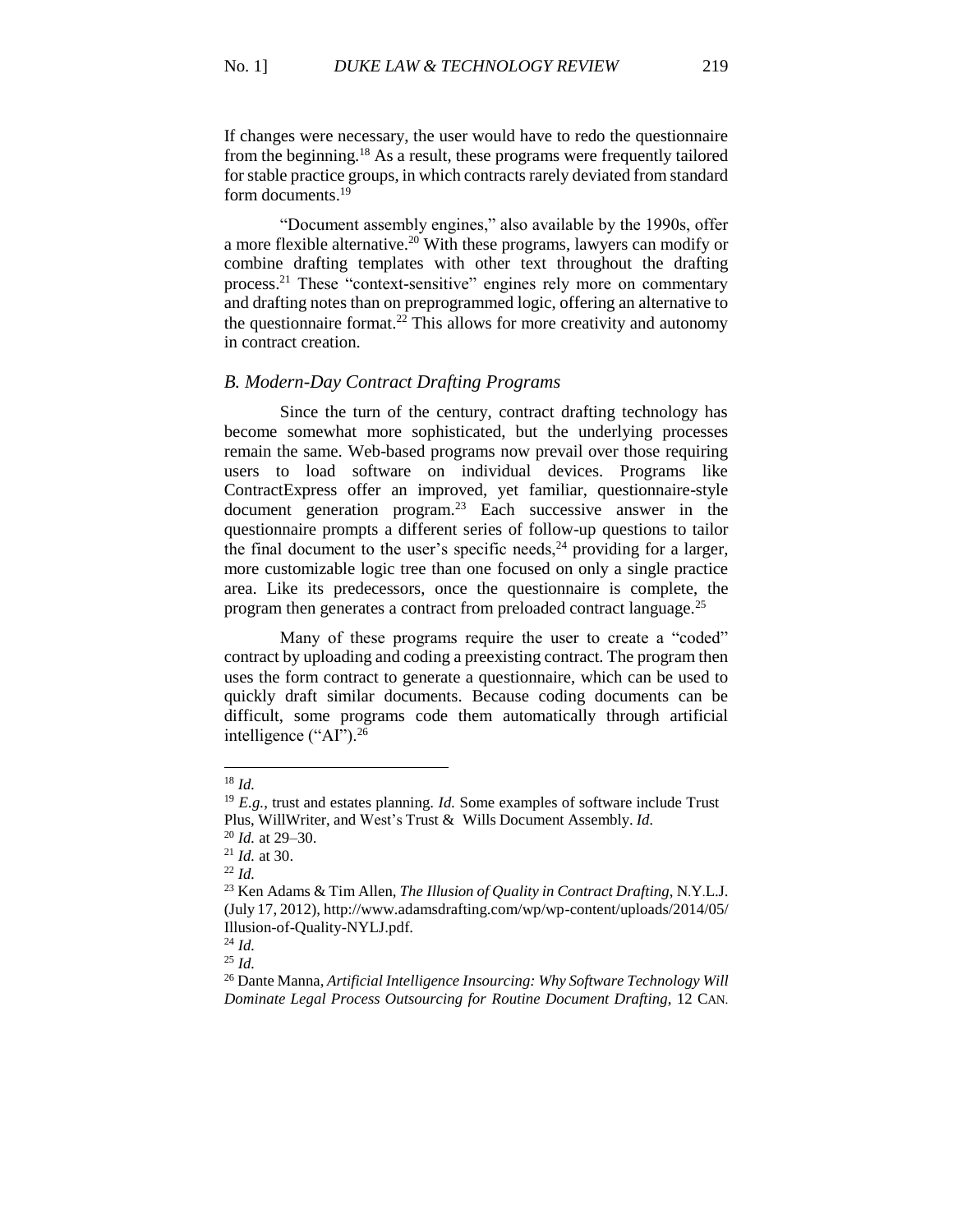Each of these software programs is available for use by lawyers, by clients directly, or by a combination of the two.<sup>27</sup> For example, a lawyer may create the coded contract, then send the questionnaire to his client.<sup>28</sup> The client is then able to populate the questionnaire, and the lawyer can review and finalize the contract after the program produces it.<sup>29</sup> This flexibility, combined with the speed at which these programs can create documents, reduces client costs and frees up lawyers' time to focus on less mechanical tasks.<sup>30</sup>

The efficiency benefits have not gone unnoticed by lawyers. By 2014, 54.7% of all lawyers reported that contract drafting software was available for use at their firms,  $31$  with 37.2% of lawyers stating that they regularly used the software for law-related tasks.<sup>32</sup> And, those who use the software reported 92% satisfaction.<sup>33</sup> Although this data shows that contract drafting software is making inroads into legal practices, a great majority of the legal work created with these programs is fairly routine and high-volume.<sup>34</sup>

In short, the available contract drafting software is most useful in practices in which future contracts are going to closely approximate existing contracts.<sup>35</sup> For example, real estate leases, trusts and estates, and routine divorce papers benefit greatly from existing options for automation and coded documents.<sup>36</sup> Conversely, the available programs are ill-suited for complex commercial deals and more nuanced agreements.

<sup>28</sup> *Id.* <sup>29</sup> *Id.*

l

<sup>32</sup> *Id.* at II-49.

J.L. & TECH. 109, 127 (2014) (describing Bloomberg's "DealBuilder" program, which uses AI to automatically create form documents from existing contracts).

<sup>27</sup> Lauritsen, *Current Frontiers*, *supra* note 10, at 2.

<sup>30</sup> Manna, *Artificial Intelligence*, *supra* note 26, at 129–30 (discussing that the efficiency advantage created by using computer technology enables lawyers to spend more time focusing on more sophisticated, more desirable work, as well as relieving junior lawyers from "repetitive mechanical work").

<sup>31</sup> AM. BAR ASSOC., 2014 ABA TECHNOLOGY SURVEY REPORT II-38 (2014). The ABA Report focuses on the use of "document assembly" programs, which it defines as "application[s] that help[] in the creation of documents through the use of archived information and templates." *Id.*

<sup>&</sup>lt;sup>33</sup> See id. at II-54 (the 92% satisfaction rate comes from adding the survey's 33.2% of lawyers who are very satisfied with the 58.8% of lawyers who are somewhat satisfied).

<sup>34</sup> Lauritsen, *Current Frontiers*, *supra* note 10, at 2–3.

<sup>35</sup> Manna, *Artificial Intelligence*, *supra* note 26, at 116.

<sup>36</sup> Carol L. Schlein, *Take Your Document Production Further: Document*

*Assembly Software Can Help Remove Tedium and Risk from Drafting*, 24 LAW.

PC, NO. 17, 2007, at 5; Lauritsen, *Current Frontiers*, *supra* note 10, at 1.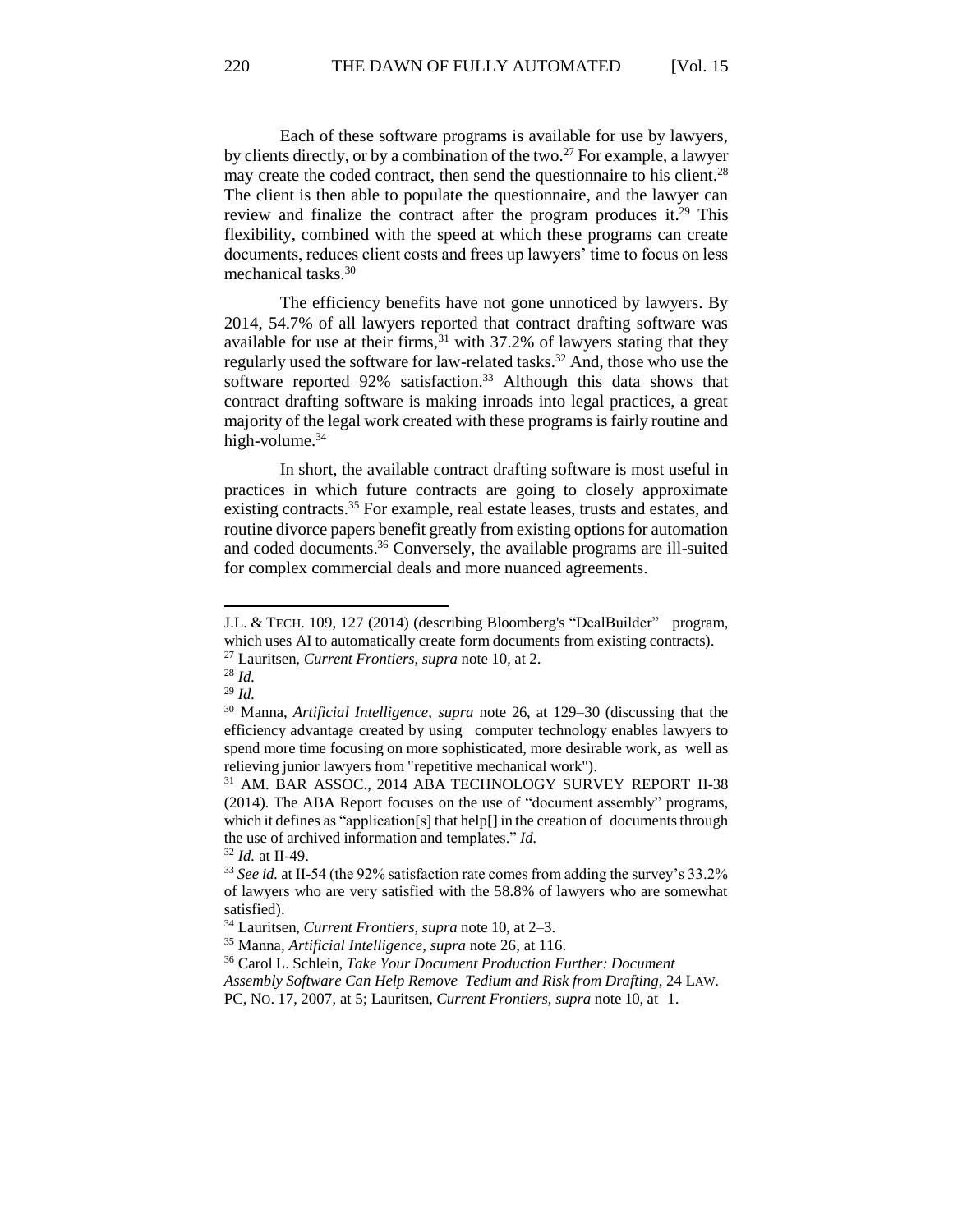Beyond periodically improving the mechanisms for producing standard, repetitive contracts, innovation in contract drafting software has essentially plateaued. $37$  The past twenty years have seen minimal innovation. Modern programs still use either coded forms or logic-driven questionnaires—the same technology that was available in the mid-1990s.

### II. PROBLEMS WITH AND CRITICISMS OF CONTRACT DRAFTING PROGRAMS

Existing contract drafting software leaves much to be desired. Though many users are satisfied with contract drafting software, other practitioners refuse to use the software, or find that the software falls short of their needs. The programs remain largely inflexible and thus leave little room for practitioner insight or creative language. Further, the more restrictive the program, the more the lawyer is forced to rely on the program's ability to self-update, without much control over whether the underlying questionnaires or form documents comply with changing legal rules. This leaves many lawyers with questions of ethical dilemmas and fears of committing malpractice. Lastly, many in the legal field are hesitant to invest in greater automation, for fear of realizing their greatest nightmare: job attrition.

#### *A. Contract Drafting Programs Limit Ingenuity and Customization*

Some practitioners have criticized contract drafting programs as offering little more than "bare-bones," "fill-in-the-blanks" capabilities, without room for "meaningful customization."<sup>38</sup> Because the underlying algorithms use a limited universe of questions and answers, and because the contract generation tools are limited to preloaded contract language, the software has not been able to serve the needs of idiosyncratic clients or more irregular types of transactions. Even in fairly routine practice areas, the programs have little room to grow and adapt to new situations or needs: if it is not part of the preprogramming, the software simply cannot do it. And, unfortunately, even the best programmers cannot foresee all possible scenarios at the time they craft the original algorithms.

 $\overline{a}$ 

<sup>37</sup> *See, e.g.*, Ken Adams, *Why Contract Automation Isn't Among Bob Ambrogi's 10 Most Important Legal Technology Developments of 2014*, CONTRACTEXPRESS (Dec. 31, 2014), http://www.contractexpress.com/2014/12/why-contractautomation-isnt-among-bob-ambrogis-10-most-important-legal-technology-

developments-of-2014/ (stating that contract automation technology is "mature;" existing programs already offer "everything that even the most demanding user would need for sophisticated document assembly").

<sup>38</sup> Ken Adams, *Avvo Legal Forms: A Real Stinker*, ADAMS ON CONTRACT DRAFTING (Apr. 8, 2016), http://www.adamsdrafting.com/avvo-legal-forms-areal-stinker/.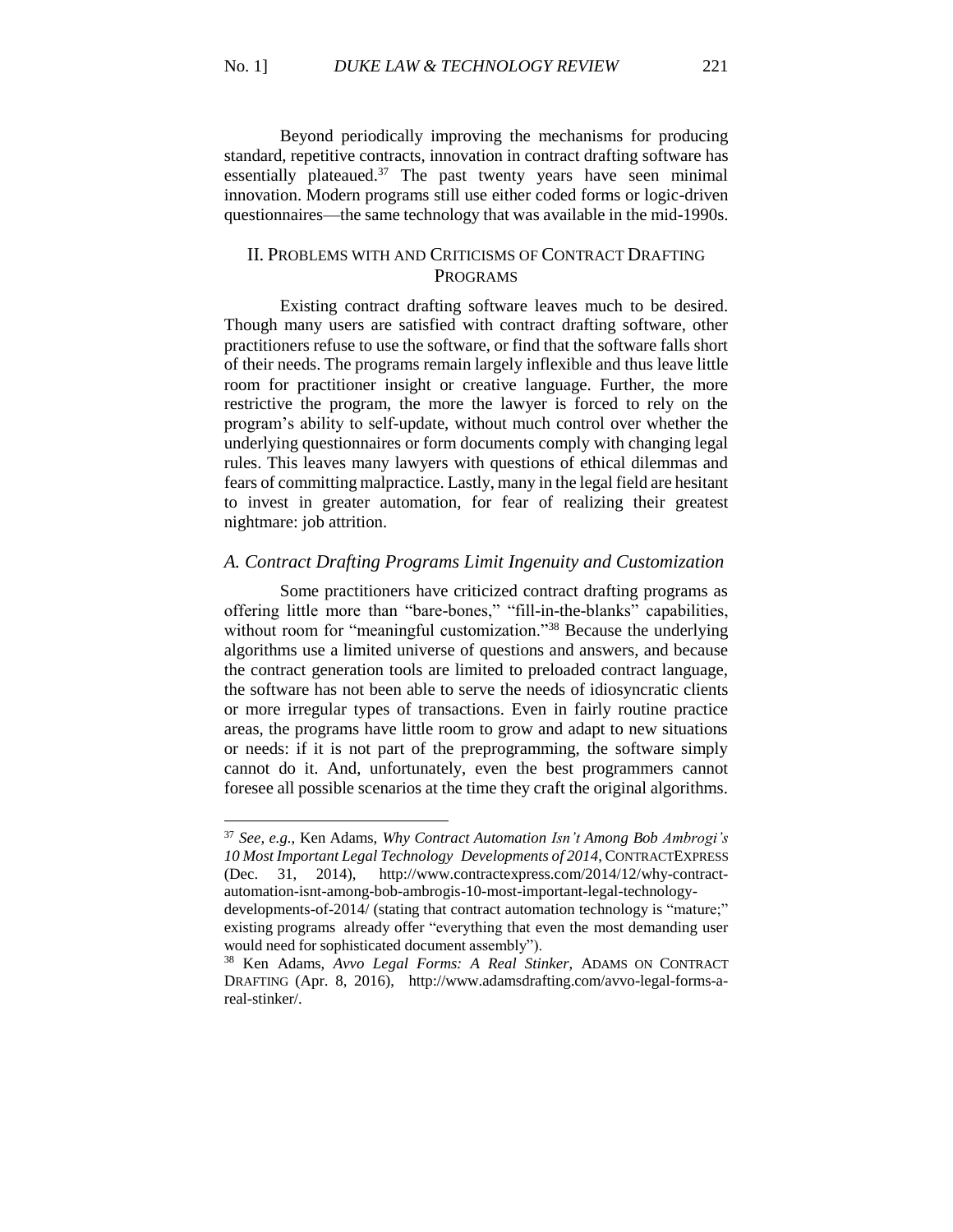As a result, the programs are inherently limited, in such a way that renders them mostly useless to many practitioners.

### *B. Increased Reliance on Computer Programs Raises Ethical Questions for Both Practitioners and Their Clients*

From an ethical standpoint, the inherent inflexibility of these programs is particularly troublesome. When the underlying law changes or other events occur, lawyers must adapt to new formats or include entirely new types of contractual clauses. To keep up with such changes, lawyers will need to periodically re-code form documents,<sup>39</sup> and may need to perform their own diligence to make sure that the drafting software's logic tree and output reflect their jurisdiction's most recent law.<sup>40</sup> For some programs, the logic trees are immutable, beyond the control of users. In these instances, users will likely be forced to abandon the program and do the work manually, while waiting for the next program version or update. Where lawyers have relied on drafting programs consistently, switching to manual drafting could be a lofty and frustrating task, on top of its increasing input efforts. This creates significant inefficiencies and might prevent attorneys from ever being able to fully accept and rely on contract drafting programs, until programs are able to promise guaranteed and reliable updating mechanisms.

# *C. Lawyers are Hesitant to Transition to Technology That May Replace Their Jobs*

Lawyers are hesitant to invest in and rely upon cutting-edge technology that may eventually diminish the need for their personal services. The fear of losing legal jobs to "robots" and computers has given every modern lawyer some amount of panic. Technology repeatedly promises clients that it will render lawyers—and their accompanying attorney fees—obsolete. $41$  Few lawyers are eager to help bring about this revolution. As a result, any discussion of legal technology with fellow attorneys inevitably meets with some resistance.

<sup>39</sup> Guthrie, *supra* note 15, at 28.

<sup>40</sup> *See id.* (expressing concern that these types of programs force lawyers to rely on the programs' abilities to update themselves as the law changes).

<sup>41</sup> *See, e.g.*, Jeremy Kahn, *Mike Lynch's Invoke Aims to Replace M&A Lawyers with Robots*, BLOOMBERG (Sept. 14, 2016,), http://www.bloomberg.com/news/ articles/2016-09-14/mike-lynch-s-invoke-aims-to-replace-m-a-lawyers-withrobots (discussing an up-and-coming M&A program, Luminance, and its goal of automating M&A deals).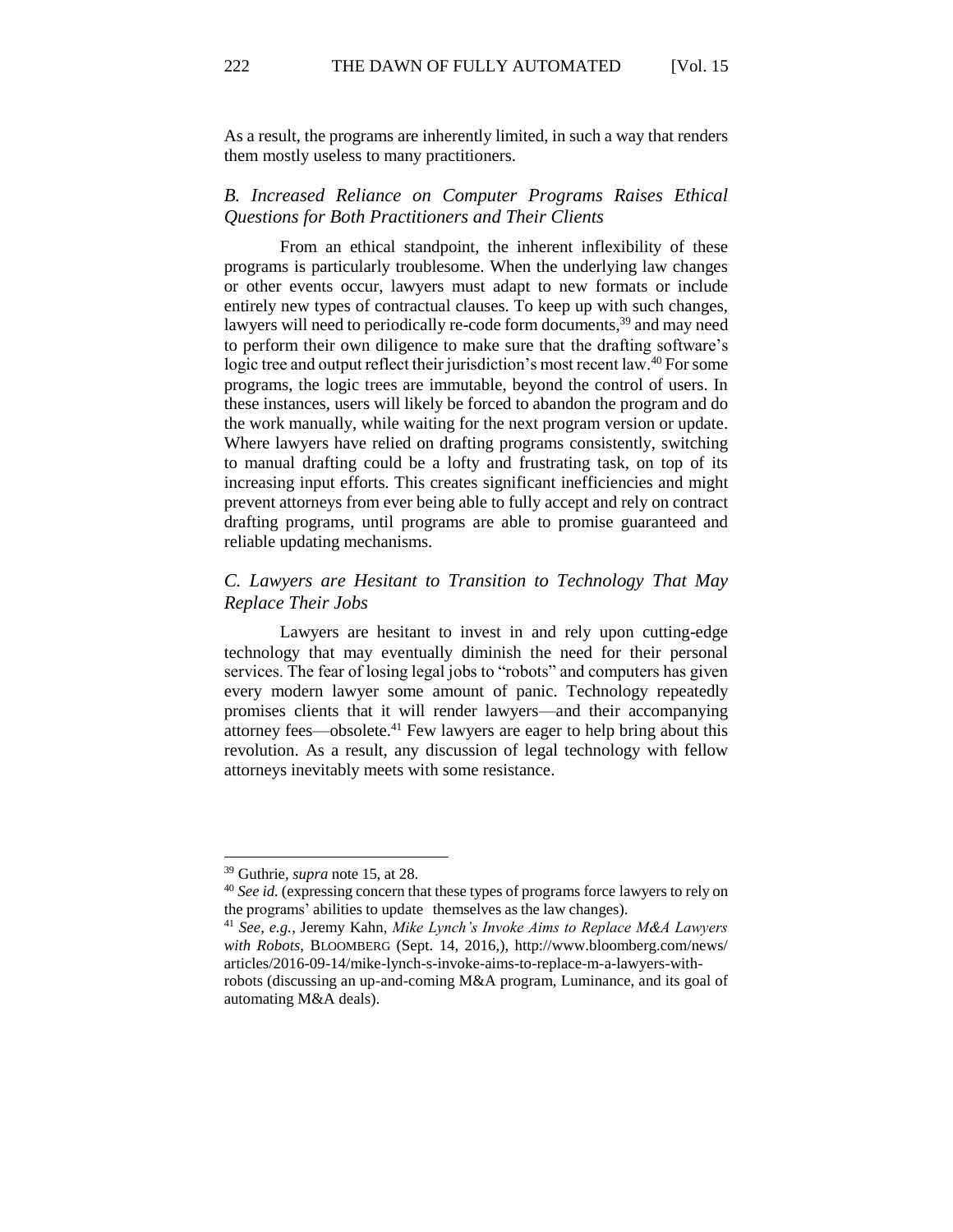But most commentators and investors seem to agree that, although technological advances may reduce the need for new associates, $42$  the dawn of "robot lawyers" is likely not upon us.<sup>43</sup> Clients are not motivated by discrete, mathematically quantifiable interests, and no two clients are alike. For example, while clients care about both cost-efficiency and minimizing risks, clients will differ on the relative values they assign to risks depending on their individual priorities and preferences. Consequently, much of a lawyer's value is in his ability to help clients achieve solutions that creatively and appropriately balance competing interests. Computers, though increasingly efficient at information processing, have yet to achieve this skill and ingenuity. Beyond that, personal referrals, community reputation, interpersonal skills, human empathy, and ethical restrictions will continue to bring lawyers new business.<sup>44</sup>

History is some condolence: technological innovation is not new to the legal profession. Lawyers are adaptable, and those that learn to coexist with technological advances will be more likely to continue to

 $\overline{a}$ 

<sup>42</sup> *See, e.g.*, Alexander LeVeque, *Lawyers: Learn to Work with AI or Risk Termination*, VEGASINC (Sept. 26, 2016, 2:00 AM), http://vegasinc.com/news/ 2016/sep/26/lawyers-learn-to-work-with-ai-or-risk-termination/ ("[W]ork that has traditionally been reserved for new associates will be increasingly handled by AI."); Thomas Martin, *How I Learned to Embrace the Law Robot Revolution*, LAW TECH. TODAY (Oct. 4, 2016), http://www.lawtechnologytoday.org/2016/10/ learned-embrace-law-robot-revolution/ ("[T]he number of lawyers needed in the future will be a mere fraction of what it is today."); Elaine Ou, *Why Hire a Lawyer When a Robot Will Do?*, BLOOMBERGVIEW (Sept. 22, 2016, 3:00 AM), https://www.bloomberg.com/view/articles/2016-09-22/why-hire-a-lawyer-whena-robot-will-do (stating that the need for human lawyers will diminish as technology continues to improve).

<sup>43</sup> Martin, *supra* note 42 ("Robots won't replace lawyers."); James O'Toole, *Here Come the Robot Lawyers*, CNN MONEY: TECH (Mar. 28, 2014, 7:16 AM), http://money.cnn.com/2014/03/28/technology/innovation/robot-lawyers/index

<sup>.</sup>html ("[N]o one thinks the [legal] profession can be automated entirely."). Even venture capital ("VC") investors in legal technology do not see the rise of computer technology as the "end of the legal profession." *See* Rob Price, *Tech Billionaire Mike Lynch: 'You're Seeing the Beginning of a New Age*,*'* BUS. INSIDER (Sept. 17, 2016,), http://www.businessinsider.com/tech-investor-mikelynch-invoke-luminance-brexit-investing-artificial-intelligence-2016-9

<sup>(</sup>summarizing the opinion of VC Mike Lynch, the primary investor behind a new due diligence engine Luminance).

<sup>44</sup> Martin, *supra* note 42; Susan Cartier Liebel, *Use Tech, Yes, But Your Law Firm Must be Client-Centric*, ABA J. (Jan. 1, 2017, 1:40 AM), http://www.aba journal.com/magazine/article/client\_centric\_law\_practice.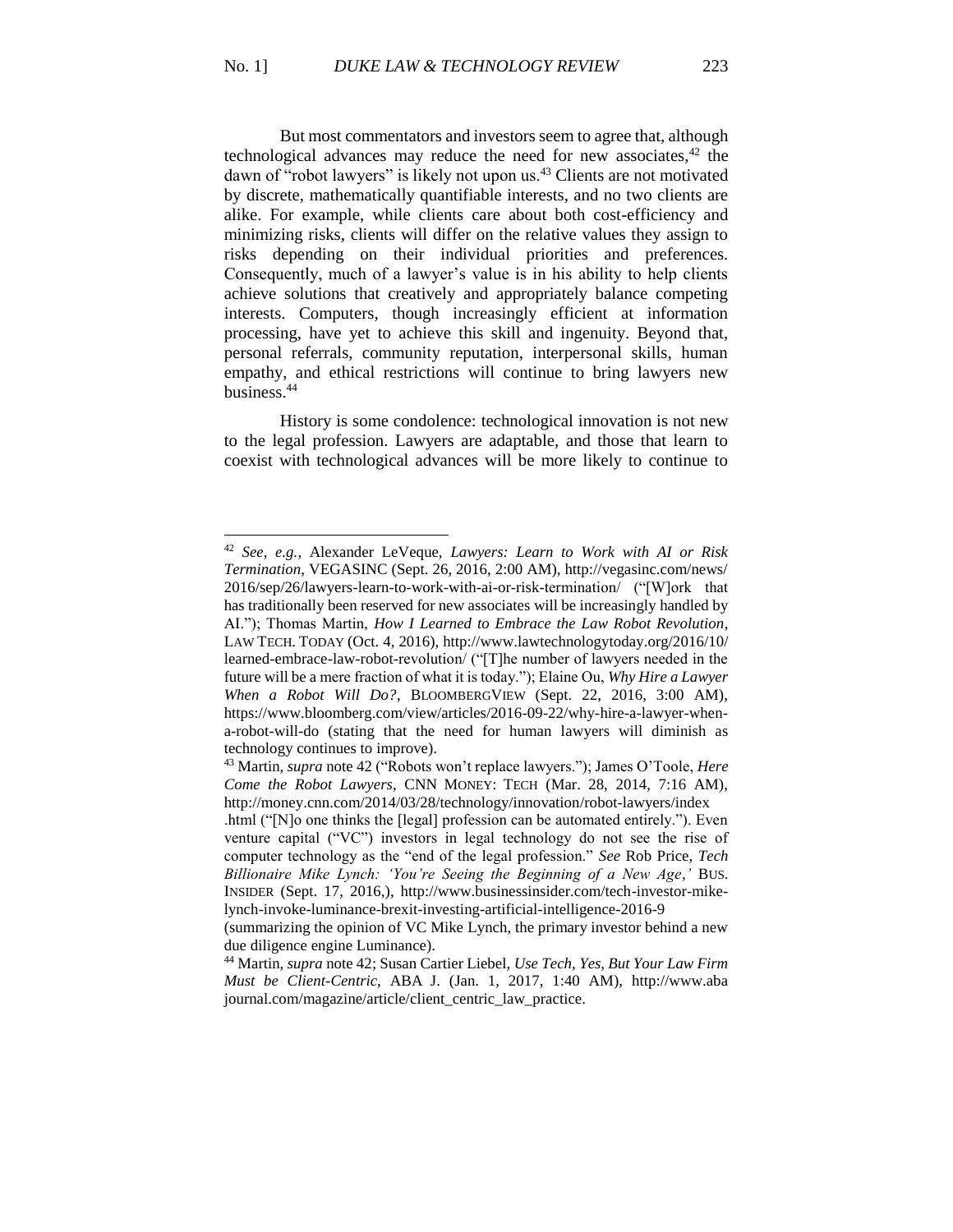enjoy successful careers.<sup>45</sup> In fact, investing in cost-saving technology is likely to *add* value for clients, thus potentially further promoting a lawyer's brand. Instead of the fall of the attorney, therefore, we might only see the fall of the billable hour, as tech-savvy attorneys are able to offer more value in less time.

In summary, twenty years of reusing the same underlying algorithms and processes have not been able to offer a practical amount of customizability nor resolve ethical problems created by relying on technology for legal work, and many attorneys remain skeptical of technological advances altogether. As a result, a new source of technological innovation in contract drafting software is long overdue. Any preloaded language or pre-prepared questionnaire, no matter how comprehensive, will inevitably fall victim to some degree of inflexibility and ethical shortcomings. But an answer might be found in a computer process called "machine learning."

### III. MACHINE LEARNING AND THE CONTRACT LIFECYCLE

Machine learning involves a computer processor "learning" by reviewing and interacting with a series of examples.<sup>46</sup> The processor uses a complex system of algorithms to process data and provide feedback to further improve its algorithms.<sup>47</sup> Simply, machine learning is a computer's way of becoming better at its tasks.<sup>48</sup> After processing enough successive examples, a machine learning program can teach itself to identify new examples to better fit the user's liking.<sup>49</sup>

l

<sup>48</sup> *Id.*

<sup>45</sup> *See* LeVeque, *supra* note 42 ("[T]here will always be a need for lawyers who understand the technology and how it can be effectively implemented into practice."); *see also* Ou, *supra* note 42 (explaining that even the most cutting-edge legal tools are essentially glorified search engines, using similar algorithms and simply "organizing massive piles of legal documents into smaller piles"); *but see* LeVeque, *supra* note 42 ("'I don't get technology' is no longer an excuse that a client will accept.").

<sup>46</sup> Dylan Love, *What the Heck is Machine Learning?*, BUS. INSIDER (May 3, 2014, 9:51 AM), http://www.businessinsider.com/machine-learning-2014-5.

<sup>47</sup> *Id.*

<sup>&</sup>lt;sup>49</sup> *Id.* For perfect processing, this could require several thousands of examples. *Id.* However, machine learning is able to begin identifying examples—with slightly less precision—much sooner. For example, Kira, a due diligence program, is able to identify newly learned contract provisions after only twenty or fewer examples, with close to 90% accuracy. Videoconference Interview with Andy Kim, Marketing Coordinator, Kira Systems (April 5, 2016).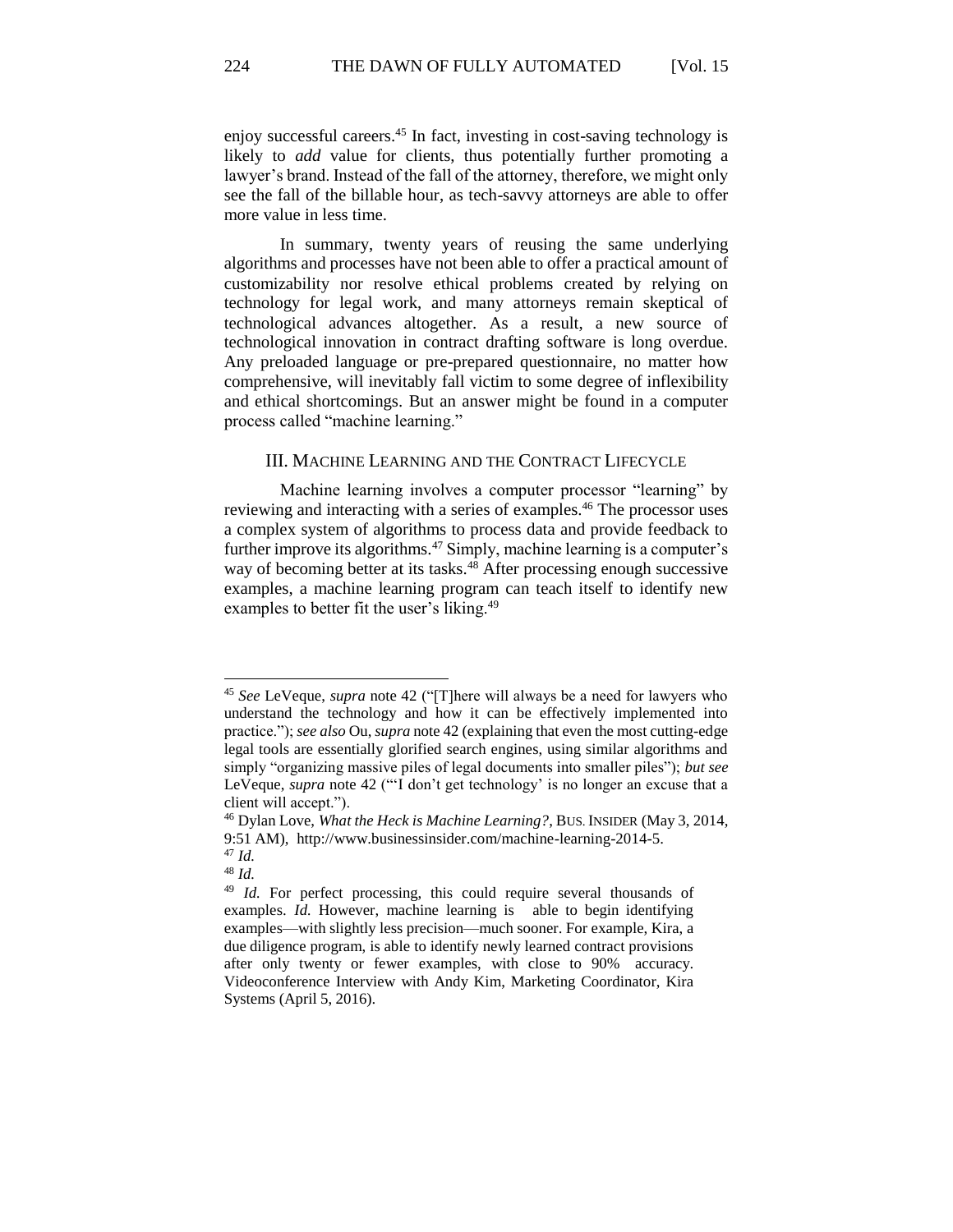Machine learning has been wildly successful in other parts of the contract lifecycle, such as contract analysis in due diligence. For example, Kira Systems, a web-based due diligence engine that received the 2015 International M&A Technology Product Award,<sup>50</sup> can identify various contract provisions and critical data in non-standard formats, like tables and forms.<sup>51</sup> Rather than using a keyword search function, Kira identifies provisions based on its previous processing of similar provisions.<sup>52</sup> Kira then gains a broader understanding of the provisions the user wants Kira to identify.<sup>53</sup> Kira achieves this understanding regardless of the consistency in wording or use of familiar terms.<sup>54</sup> Additionally, because Kira uses machine learning, it is not limited to a finite universe of preloaded content. Instead, users can *teach* Kira to identify an everexpanding universe of new types of provisions. Thus, Kira, unlike logictree programs, may be customized to individual practitioners' or practice groups' needs.<sup>55</sup>

Machine learning's application to the legal field has been met with warm regard. In its inaugural year, Kira was used in over \$100 billion worth of deals<sup>56</sup> and trusted by accounting firms, law firms, and businesses of all sizes.<sup>57</sup> On individual projects alone, clients have estimated savings of over \$500,000 and up to 5,000 work hours from using Kira instead of human processing.<sup>58</sup> This saves approximately 20-60% of the time it would otherwise take clients to manually review the same contracts, in the

<sup>50</sup> Andy Kim, *Kira Diligence Engine Named International M&A Product of the Year by ACQ Global Awards 2015*, YAHOO! FINANCE (Oct. 20, 2015, 5:49 PM), http://finance.yahoo.com/news/kira-diligence-engine-named-international-

<sup>214900876.</sup>html; *see also* Khan, *supra* note 41 (describing Luminance, a new machine learning due diligence engine).

<sup>51</sup> *AI Pioneer Kira Releases Major Update to Machine Learning Software*, ARTIFICAL LAW. (Sept. 5, 2016), https://artificiallawyer.com/2016/09/05/aipioneer-kira-releases-major-update-to-machine-learning-software/; *Kira for Due Diligence*, KIRA, https://kirasystems.com/how-it-works/due-diligence (last visited Apr. 24, 2016).

<sup>&</sup>lt;sup>52</sup> Videoconference Interview with Andy Kim, Marketing Coordinator, Kira Systems (April 5, 2016).

<sup>53</sup> *Id.*

<sup>54</sup> *Id.*

<sup>55</sup> *See How Law Departments Use Kira*, KIRA, https://kirasystems.com/benefits/ corporations(last visited Apr. 24, 2016) (explaining Kira's "Quick Study" feature, which allows users to teach Kira to identify new types of provisions).

<sup>56</sup> KIRA, https://kirasystems.com/ (last visited Apr. 24, 2016).

<sup>57</sup> Videoconference Interview with Andy Kim, Marketing Coordinator, Kira Systems (Apr. 5, 2016).

<sup>58</sup> *See, e.g.*, *Case Study: Elevate Saves Client \$500,000 and Over 5,000 Work Hours with Kira*, KIRA, http://info.kirasystems.com/case-study-elevate-partnerswith-kira (last visited Apr. 24, 2016).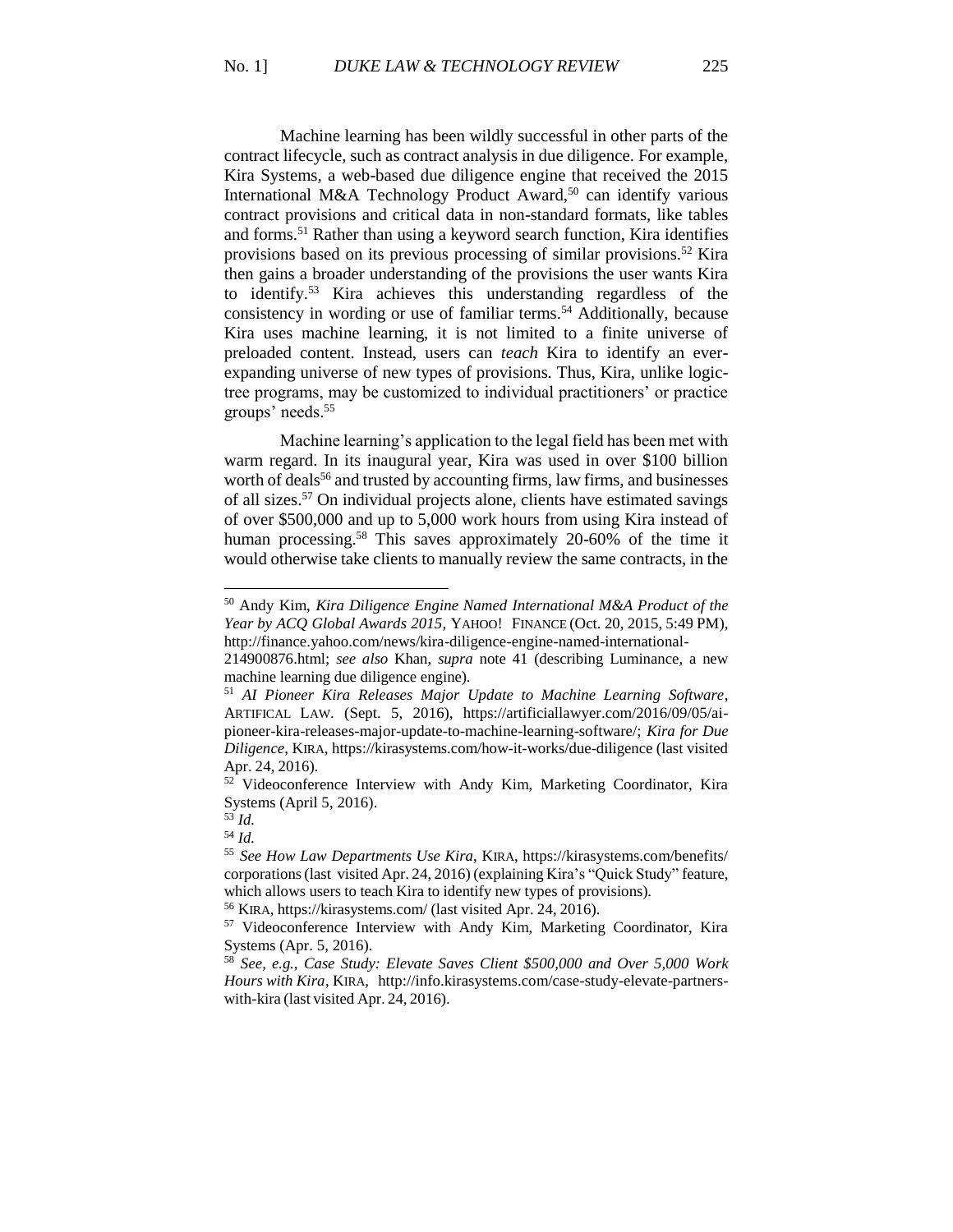same amount of detail.<sup>59</sup> In fact, several Big Law giants have begun using Kira as part of their regular legal practices.<sup>60</sup> These law firms report overwhelmingly positive experiences, praising Kira for its customizability, $61$  its ease of integration and its ability to help the firms deliver greater value to their clients,  $62$  and its usefulness in mitigating risk from human error.<sup>63</sup> Machine learning can save attorneys many hours of work and potentially save clients a substantial amount of money. Where, then, is machine learning when it comes to *drafting* contracts?

Some contract drafting technology companies have begun to experiment with machine learning algorithms. LexPredict and Bloomberg's Corporate Transactions tools use these algorithms to process publicly available contracts and suggest drafting language based on these contracts.<sup>64</sup> Each of these programs targets contracts stored on large databases, such as the Securities and Exchange Commission's ("SEC's") online database, EDGAR.<sup>65</sup> Large databases enable the programs to review a much larger number of contracts, which, through machine learning, allows the programs to expand their knowledge bases much more quickly.

<sup>59</sup> *How Law Departments Use Kira*, *supra* note 55. The team at *Kira* claims its program catches on average 90% of all relevant contract language, whereas junior associates on first-level review catch between 57–64% of all relevant contract language. Email correspondence with Andy Kim, Marketing Coordinator, Kira Systems (Sept. 15, 2016).

<sup>60</sup> *See* Victoria Basham, *Clifford Chance Partners with AI System Kira*, GLOBAL LEGAL POST (July 5, 2016, 9:00 AM), http://www.globallegalpost.com/bigstories/clifford-chance-partners-with-ai-system-kira-92159631/ (reporting that Clifford Chance, a large UK-based law firm, began using Kira Systems); *DLA Piper Partners with Kira Systems to Leverage Artificial Intelligence Tool for M&A Due Diligence*, DLA PIPER (June 14, 2016), https://www.dlapiper.com/en/ us/news/2016/06/dla-piper-partners-with-kira-systems/ (announcing leading law firm DLA Piper's decision to integrate Kira into its practice); *Freshfields Partners with Kira Systems*, LEGAL IT INSIDER (Sept. 26, 2016, 12:24 PM), http://www.legaltechnology.com/latest-news/freshfields-partners-with-kira-

systems/ (explaining Freshfields Bruckhaus Deringer's recent integration of Kira into its practice).

<sup>61</sup> *Freshfields Partners with Kira*, *supra* note 60.

<sup>62</sup> Basham, *supra* note 60.

<sup>63</sup> *DLA Piper Partners with Kira*, *supra* note 60.

<sup>64</sup> Ken Adams, *Some Thoughts on LexPredict*, ADAMS ON CONTRACT DRAFTING (July 2, 2015), http://www.adamsdrafting.com/some-thoughts-on-lexpredict/; David Lat, *The Future of Law and Technology: An Interview with Bloomberg BNA's David Perla*, ABOVE THE LAW (Aug. 27, 2015, 1:11 PM), http://abovethe law.com/2015/08/the-future-of-law-and-technology-an-interview-withbloomberg-bnas-david-perla/.

<sup>65</sup> EDGAR can be accessed at http://www.sec.gov/edgar.shtml.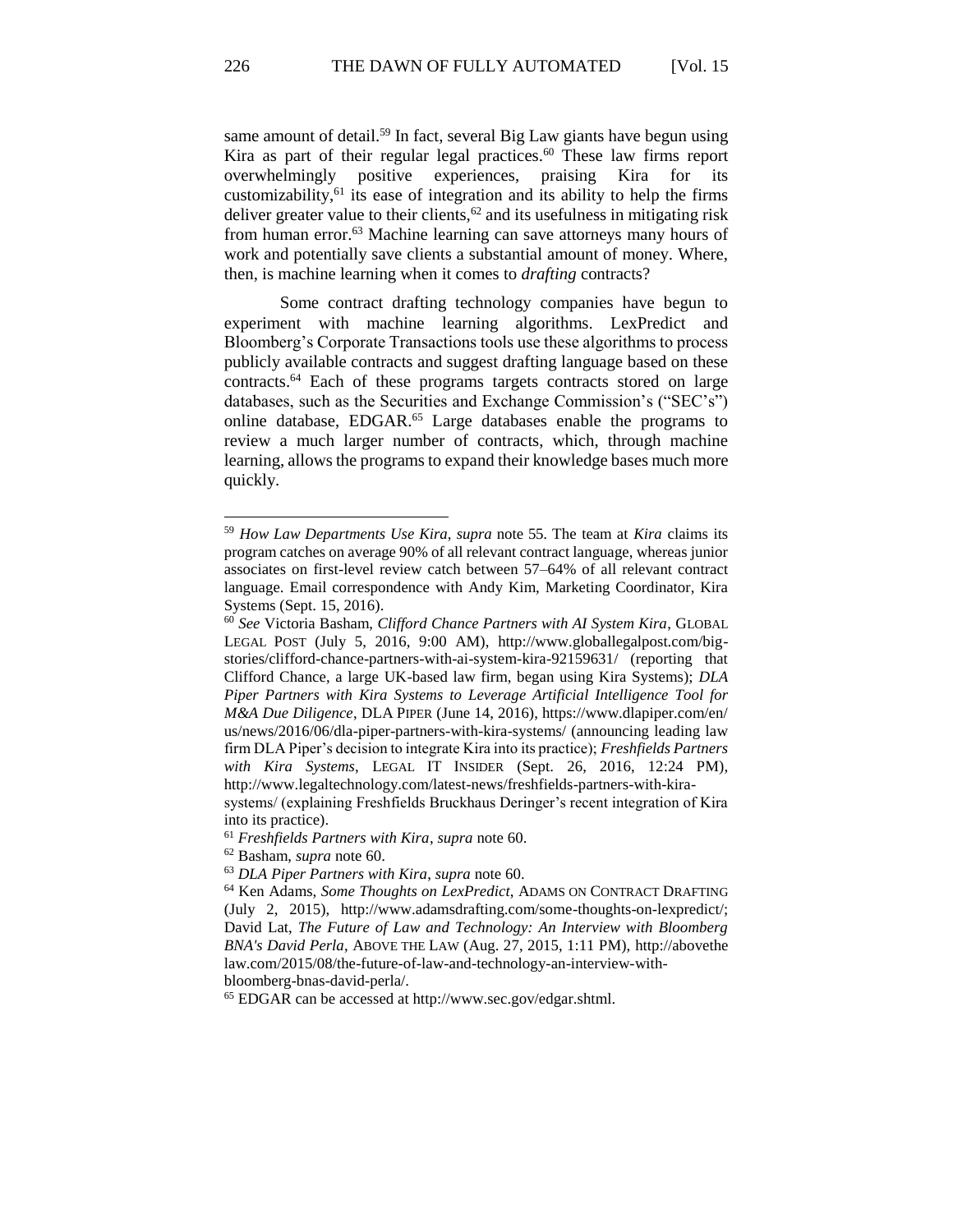As these programs sift through the databases, the algorithm learns which contractual language and which provisions are "standard," that is, which language and provisions appear most frequently.<sup>66</sup> Once the algorithm understands standard versus nonstandard language, it then internally sorts contracts based on the degree to which each contract conforms to or departs from the standard language.<sup>67</sup> Based on this analysis, the software is able to identify a single "standard" document that contains the least amount of deal-specific, non-standard language available.<sup>68</sup> When later creating model forms to be used in the drafting process, the algorithm is able to start its document creation processes from the contracts that most conform with what it understands to be standard language.<sup>69</sup> In situations without standard contracts, the algorithm is able to aggregate standard clauses from across multiple contracts to approximate a single standard document.<sup>70</sup>

Despite their promise, reception of these machine learning contract drafting programs has been mixed at best. Some practitioners argue that these programs fail, because they are unable to distinguish between high and low quality language.<sup>71</sup> Because the public databases these programs rely upon do not sort contracts based on the quality of drafting, $72$  the machine learning programs learn from both proper and improper drafting, without the ability to distinguish between the two. As a result, the contract provisions generated by these algorithms sometimes "parrot" confusing or poorly written language, in a sort of "garbage-in, garbage-out" cycle.<sup>73</sup> Thus, the same fatal flaw that has haunted contract drafting technology for decades remains: the computer's inability to produce *novel* language.<sup>74</sup>

<sup>66</sup> *See* Kingsley Martin, *Garbage-In, Quality-Out*, CONTRACT ANALYSIS AND CONTRACT STANDARDS (June 26, 2011), http://contractanalysis.blogspot.com/ 2011/06/garbage-in-quality-out.html.

<sup>67</sup> *See id.*

<sup>68</sup> *See id.*

<sup>69</sup> *Id.*

<sup>70</sup> *Id.*

<sup>71</sup> *See, e.g.*, Ken Adams, *Some Thoughts on "Bloomberg Law: Corporate Transactions*,*"* CONTRACT EXPRESS (May 26, 2015), http://www.contractexpress .com/2015/05/some-thoughts-on-bloomberg-law-corporate-transactions/ (stating that the large deals databases are "one big mess" of unorganized information, devoid of the "editorial control" necessary to distinguish high-quality contract language).

 $72 \tilde{Id}$ .

<sup>73</sup> *Id.* 

<sup>74</sup> Ken Adams, *More About Garbage-In, Garbage-Out*, ADAMS ON CONTRACT DRAFTING (June 27, 2011), http://www.adamsdrafting.com/more-about-garbagein-garbage-out/. However, computers such as IBM's Watson have already been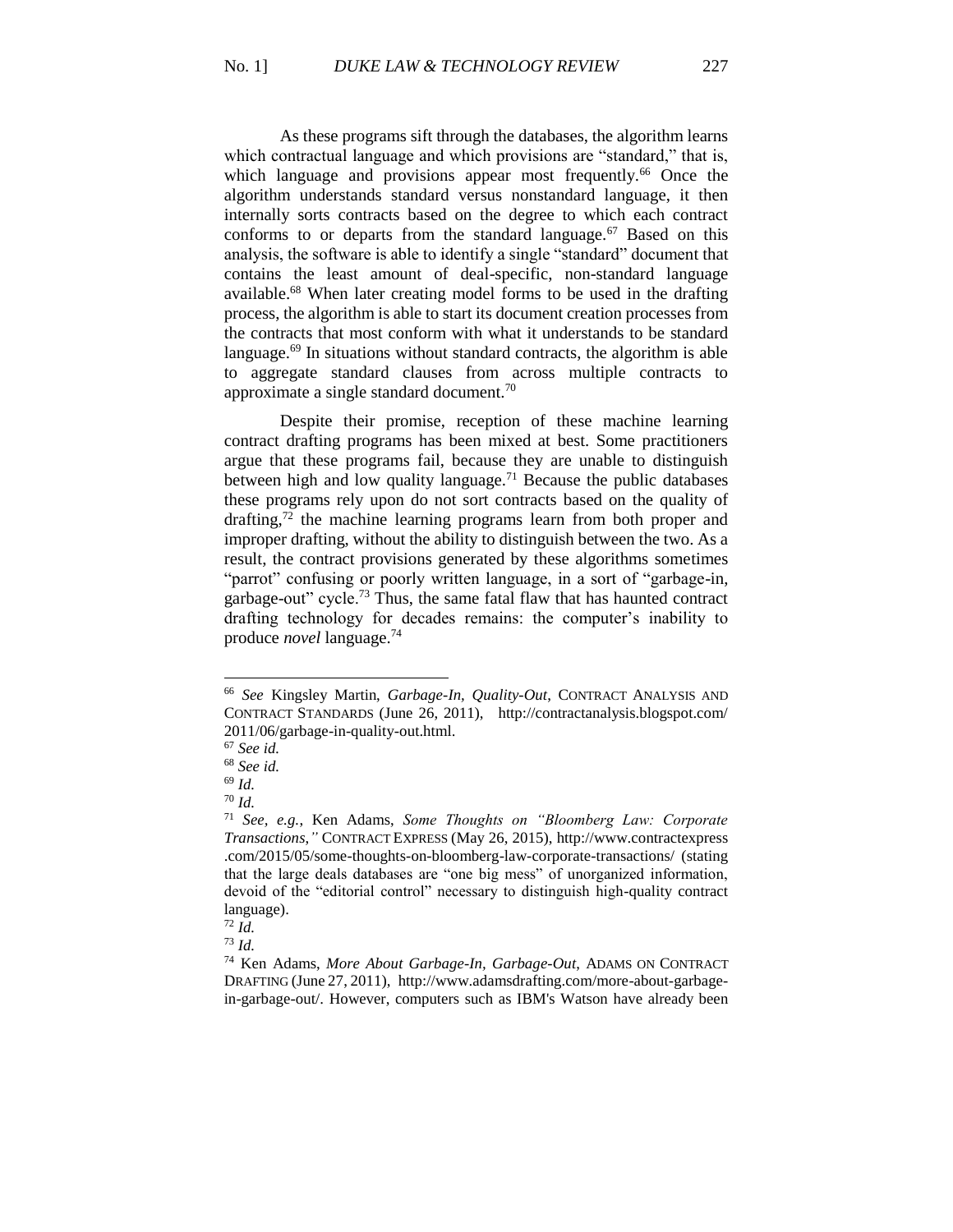### IV. THE FUTURE OF CONTRACT DRAFTING: IS AUTOMATION PLAUSIBLE?

Is automated contract drafting still a pipe dream? Although many commentators think full automation will never materialize, others still believe it is achievable.<sup>75</sup> The latter see the lawyer's pattern recognition skills as abstract and universal, and not uniquely human.<sup>76</sup> Under this view, contract drafting is particularly ripe for automation. Contracts are largely based on patterns, in both language and structure.<sup>77</sup> Together, contracts create further patterns, in terms of the types of transactions and markets they serve.<sup>78</sup> Assuming that computing technology progresses, a machine learning program could observe this patterned language and its resulting market performance, and inform the software's drafting decisions accordingly.<sup>79</sup> If such performance data can be collected and evaluated, it is only a matter of time before the drafting process is fully automated.

Yet, even assuming that the necessary technological advances occur, other substantial obstacles remain: 1) a lack of contract performance data; 2) barriers to parties publishing contract language and performance information in a comprehensive public database; and 3) practical and ethical restrictions. These barriers are formidable and fully automated contract drafting is still a long way from becoming a reality. Nonetheless, through promoting greater use of contract management technologies,

able to sort through information and determine its quality and relevancy. *See* Martin, *supra* note 66. Further, since the SEC's EDGAR database is a collection of real transaction materials, composed by some of the country's top lawyers, it is somewhat unfair to assume that any of it is "garbage." *See id*.

<sup>75</sup> *See* Lat, *supra* note 64 ("The conversation of the next ten years is going to be about machine learning."); *see also* Oliver R. Goodenough, *A Tale of Two Conversations: Is What Lawyers Do Really Special Enough to Be an Exception to Automation?*, LEGAL TECH. BLOG (Mar. 23, 2015), http://lawprofessors. typepad.com/legaltech/2015/03/a-tale-of-two-conversations-is-what-lawyers-do-

really-special-enough-to-be-an-exception-to-automatio.html (explaining that "the arrogance of our profession can be so tiresome" in response to the view that "there [is] something inherently special about what lawyers do that will prevent the successful automation of those processes").

<sup>76</sup> *See* Goodenough, *supra* note 75.

<sup>77</sup> *See* Erik F. Gerding, *Contract as Pattern Language*, 88 WASH. L. REV. 1323, 1327 (2013) ("[P]atterns enable the transformation of contractual provisions into contracts, contracts into transactions, and transactions into markets."). <sup>78</sup> *Id.*

<sup>79</sup> *See generally* Harry Surden, *Computable Contracts*, 46 U.C. DAVIS L. REV. 629 (2012) (explaining that providing computers with data relevant to contract compliance or performance could automate previously manual comparisons between promised terms and actual party activities, significantly reducing transaction costs).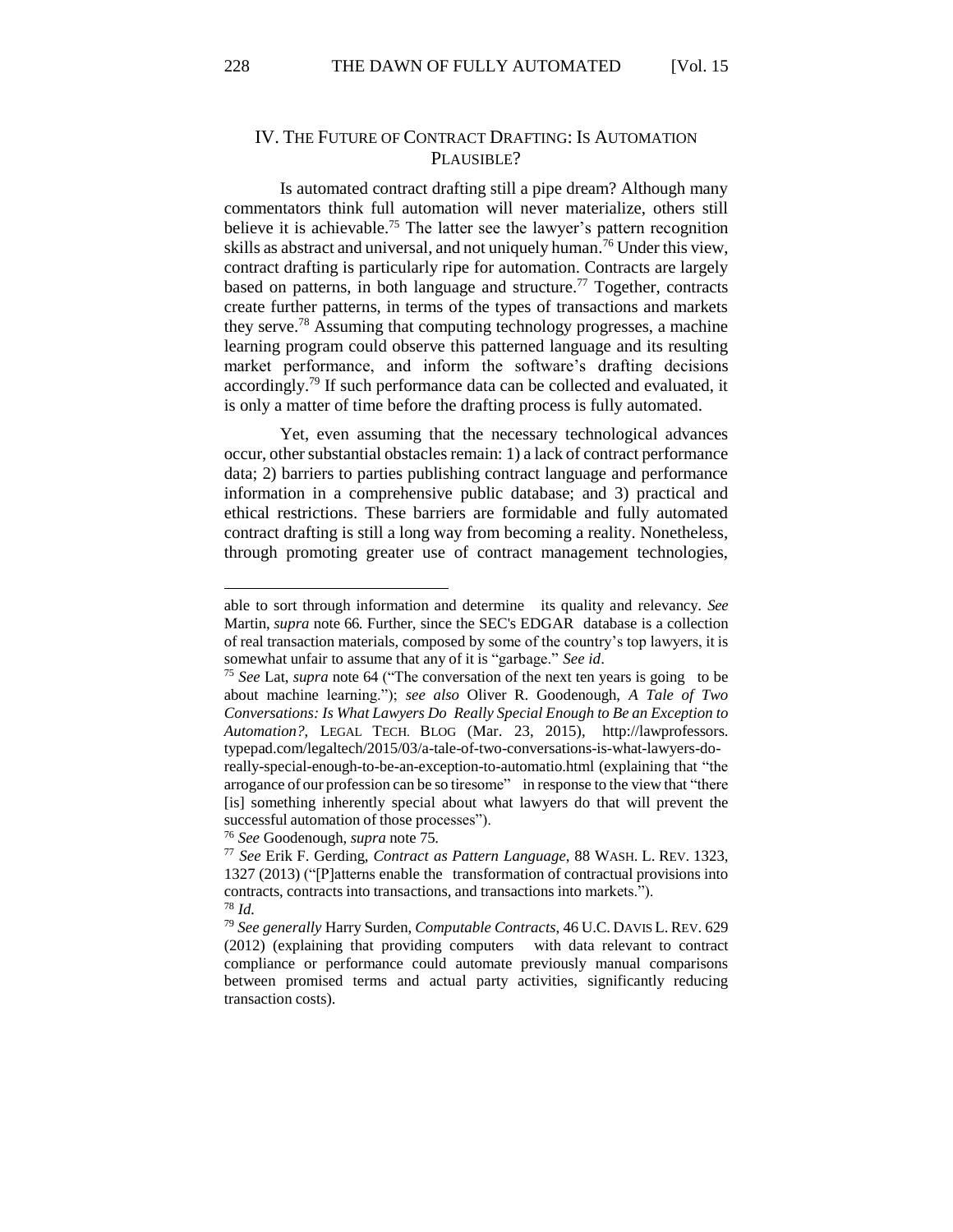revising intellectual property laws to spur investment in data procurement,<sup>80</sup> and reforming restrictions on the unauthorized practice of law, these obstacles can be overcome.

# *A. Generating Contract Performance Data Through Contract Management Software*

For contract drafting to be properly automated, contract performance data must be produced. Because contracts are between private parties, the parties themselves have the best—and usually the only—access to performance data. But contracting parties frequently fail to track this data due to poor or overburdened contract management systems.<sup>81</sup> Kira Systems estimates this management failure causes the average company to lose  $5-12\%$  of the potential value of its contracts.<sup>82</sup> Consequently, if contract management systems are so poor that companies are losing substantial value from their own contracts, there is little reason to believe that companies are adequately tracking contract performance. As a result, there cannot be public access to such data, because the data does not exist. And this lack of privately retained data could drastically undermine the practical impact of any technological advances.

Innovative contract management programs, however, might offer a solution to this problem. Software such as Contract Assistant allows companies to index, track, review, and assess each of their contracts in a single, integrated system.<sup>83</sup> Organizations of all sizes and corporate purposes have been able to use this software to successfully monitor their contracts in a comprehensive, searchable, and easily managed database.<sup>84</sup>

 $\overline{a}$ 

<sup>80</sup> *See* Kevin E. Davis, *Contracts as Technology*, 88 N.Y.U. L.REV. 83, 106 (2013) (explaining that allowing copyright holders to prevent copying works that are derived from their documents would stimulate innovation by enhancing "drafters' legal rights to appropriate the benefits their documents confer upon copiers and thereby increase the pecuniary benefits of innovation").

<sup>81</sup> *See* PROSIDIAN CONSULTING, L.L.C., MANAGING CONTRACT RISKS: THE INCREASED IMPORTANCE OF CONTRACTS AS A RISK MANAGEMENT TOOL at 3 (2011), http://www.prosidian.com/assets/pdfs/Managing%20Contract%20Risks %20-%20Importance%20Of%20Contracts%20As%20A%20Risk%20

Management%20Tool.pdf (explaining that, as companies increasingly deal with more contracts and more complex contracts, companies become ineffective at managing their contracts, collectively costing businesses more than \$150 billion a year).

<sup>82</sup> *See How Law Departments Use Kira*, *supra* note 55.

<sup>83</sup> *See, e.g.*, *Enterprise Edition: The Most Full-Featured Version*, CONTRACT ASSISTANT, http://contractassistant.com/contract-software-product-information/ contract-assistant-enterprise-edition/ (last visited Apr. 27, 2016).

<sup>84</sup> *See, e.g.*, *Testimonials*, CONTRACT ASSISTANT, http://contractassistant.com/ about-us/testimonials/ (last visited Apr. 27, 2016).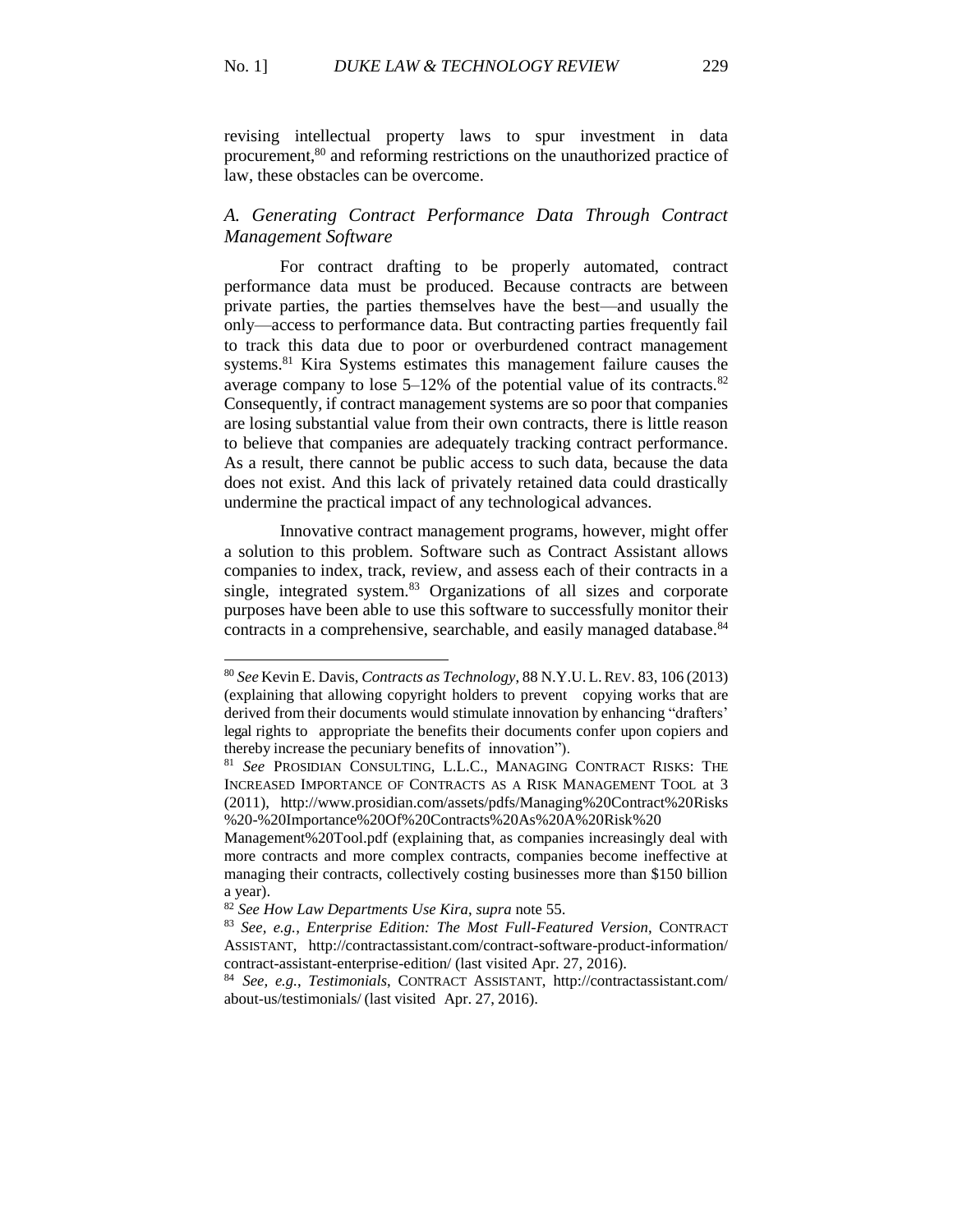With a variety of contract management products now available, the solution is increasingly affordable and customizable.<sup>85</sup> With the spread of these software-based solutions, companies will generate more reliable data on contract performance. This performance data can then shed light onto the value of corresponding contractual provisions to assist machine learning processes in sifting through the "garbage."

## *B. Encouraging Publication of Data Through Intellectual Property Reforms*

Even if contracting parties more efficiently retain data, they must disclose it for computers to access it. Although some public agencies, like the SEC, provide access to contracts through large databases, these contracts are limited in scope and are not included for their intrinsic value.<sup>86</sup> For example, the SEC's EDGAR database publishes contracts solely for the purpose of informing shareholders about corporate undertakings, regardless of the quality of the contractual provisions contained in these contracts. It is here the "garbage in, garbage out" critique rings true. $87$  Further, the SEC and other agencies are only able to publish contracts pursuant to mandatory corporate filing obligations. Unfortunately for public data, the vast majority of contracts are not subject to these requirements<sup>88</sup> and remain private. To be most effective, machine learning programs will need to have access to valuable private contracts as well.

Unfortunately, there are major deterrents to publishing contracts that are not otherwise subject to filing requirements. Perhaps most importantly, law firms are likely reluctant to share language they spend countless hours and resources producing. Contract language in practice does not receive much copyright protection because the language is easy to emulate, meaning that those who come up with original contract language are rarely compensated when their ideas are reproduced.<sup>89</sup> Currently, only the most literal forms of copying violate the copyright

<sup>85</sup> For a list of some of the available programs and program descriptions, see *Top Contract Management Software Products*, CAPTERRA, http://www.capterra.com/ contract-management-software/ (last visited Apr. 27, 2016).

<sup>86</sup> *See* Davis, *supra* note 80, at 126 ("Few public agencies appear to disseminate contracts for their intrinsic value.").

<sup>87</sup> *See* Adams,*supra* note 71.

<sup>88</sup> *See* 15 U.S.C. §§ 78l(b), (g), (m), (o) (2012) (prescribing that only certain large issuers of securities are subject to the SEC's continuous filing obligations). Even companies who are subject to the SEC's filing requirements are not obligated to disclose the terms of every contract into which they enter.

<sup>89</sup> Davis, *supra* note 80, at 106.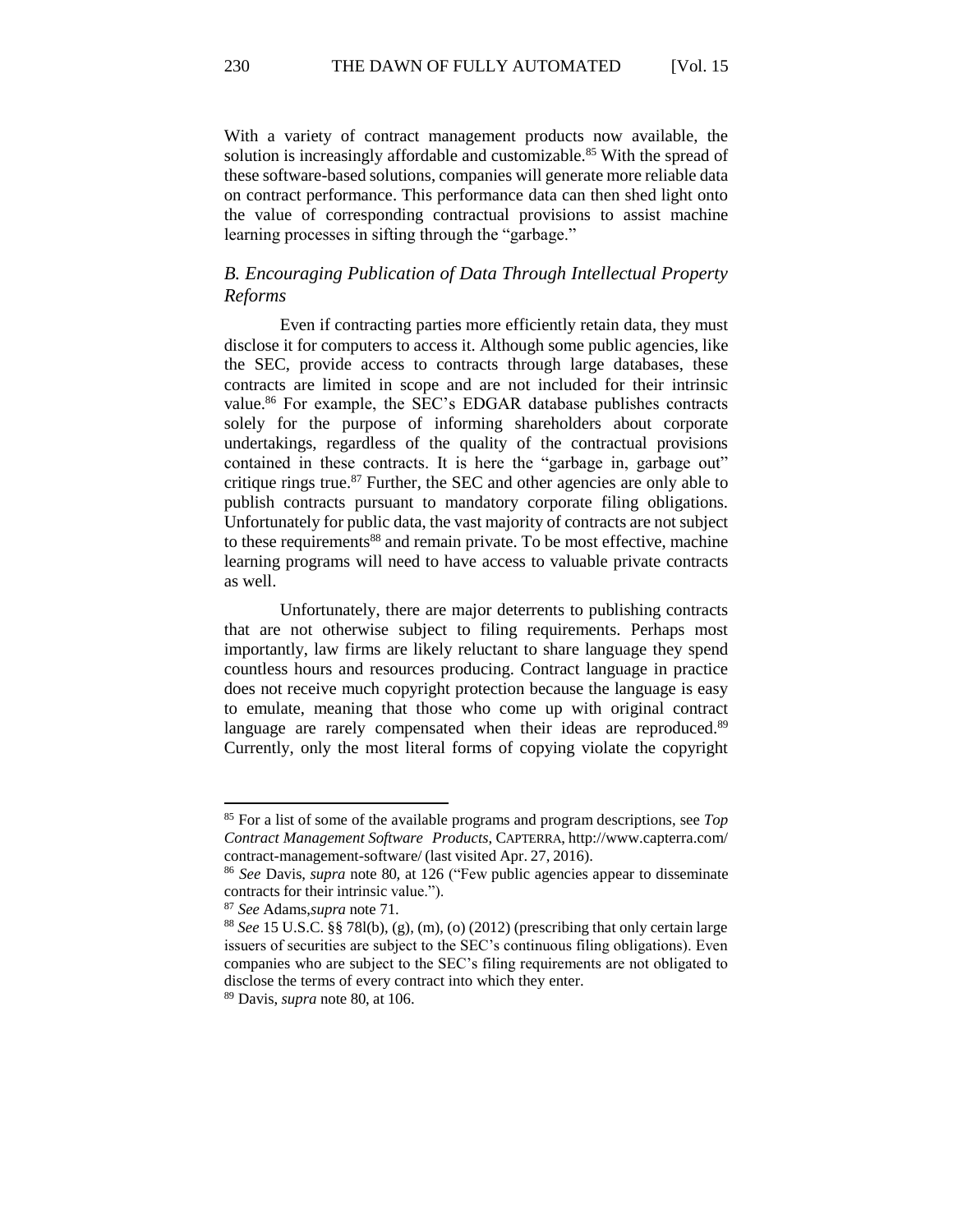protections afforded to contracts.<sup>90</sup> Where lawyers have created particularly innovative contract language, this innovation could add great value to their legal services, value that no one is eager to give away for free.

One potential remedy is to strengthen intellectual property protections for innovative contractual language.<sup>91</sup> This language could be protected under patents or as trade secrets.<sup>92</sup> Current patent rules, however, do not allow for this to be patented, or at least make obtaining a patent difficult.<sup>93</sup> Relaxing this process could encourage lawyers to share the valuable language they produce. In turn, lawyers might invest further in developing innovative language for computers to process, adding yet more value to the marketplace.<sup>94</sup>

There are potential problems with this approach, however. Small firms might not be able to afford such protected language, resulting in these firms losing their competitive edge as a cost-efficient option for clients. If many of these firms drop out of the marketplace, less innovative language is created, defeating the purpose of IP protections. On the other hand, if the price is worth obtaining the language, these firms should be able to pass some of the cost on to their clients while making all parties better off.

Despite the best economic arguments for IP protections, however, lawyers might remain hesitant to disclose. They might fear that their protected language would be used by opposing counsel, not directly in their own contracts, but to prepare for negotiations. As a result, skilled and experienced lawyers would be less able to use their drafting wherewithal to assist their clients. This undercuts the value of disclosure. Protecting contractual language through IP laws is therefore no panacea, although it is likely a step in the right direction.

 $\overline{a}$ <sup>90</sup> *Id.*

<sup>91</sup> *Id.*

 $92$  *Id.* Care must be taken, however, to ensure that any intellectual property reforms are not abused. *See id.* (explaining that intellectual property rights may be problematic because they "may allow rights-holders to appropriate the benefits of copying documents that are valuable simply because they are familiar, rather than because of their intrinsic value").

<sup>93</sup> *Id.*

<sup>94</sup> *See id.* at 105 (explaining that failing to protect contract language "implies that producers will have sub-optimal incentives to invest in innovation").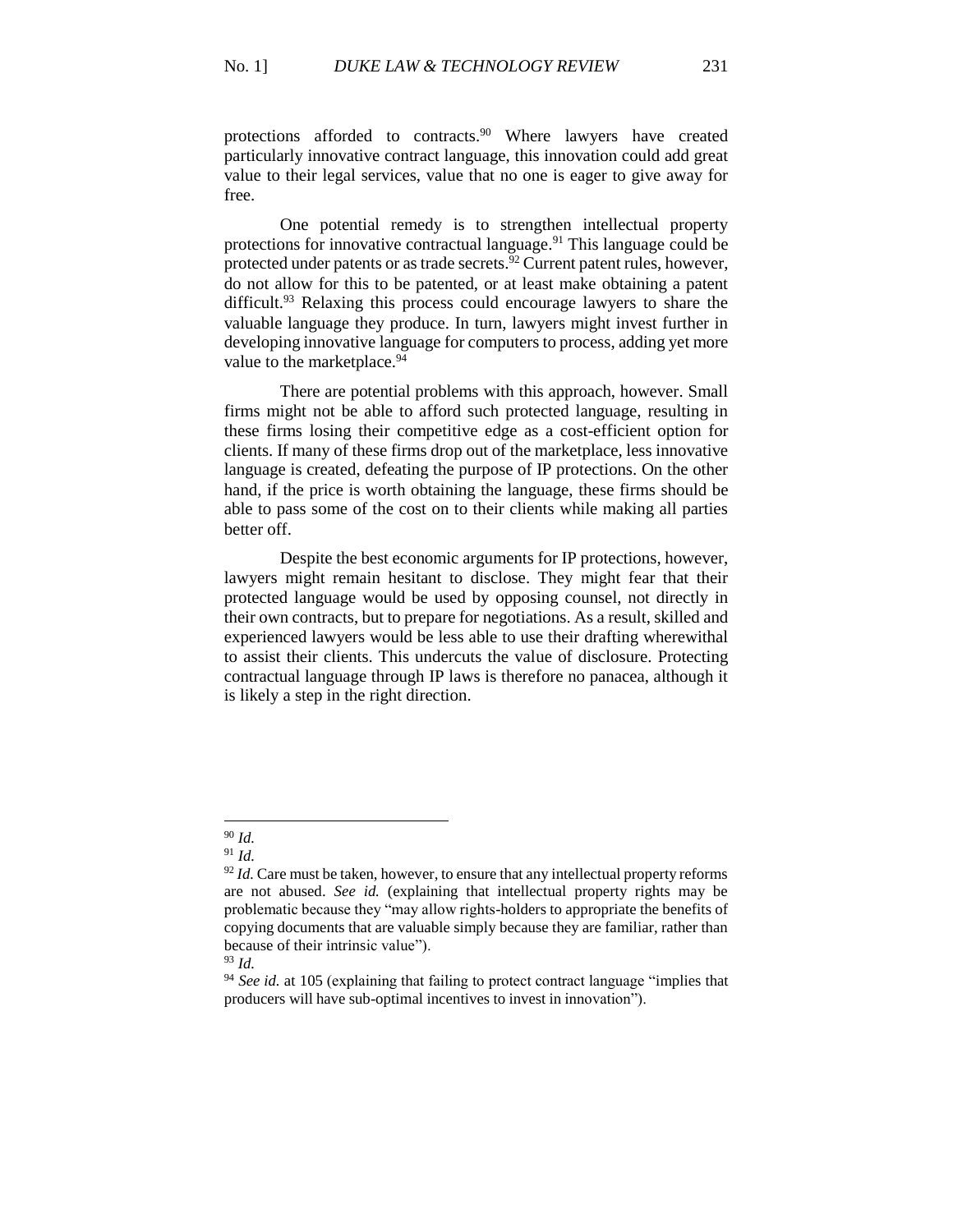# *C. Enabling Full Automation of Contract Drafting by Reforming Ethical Restrictions*

Contract drafting automation can only progress as far as legal ethics allow. A pillar of legal ethics is that only licensed attorneys may "practice law," or perform any legal task.<sup>95</sup> When a non-attorney performs legal tasks without attorney supervision, her actions constitute the "unauthorized practice of law."<sup>96</sup> In *Lola v. Skadden, Arps, Slate, Meagher & Flom, LLP*, the Second Circuit held that document review did not *per se* constitute the "practice of law," which opened the way for Kira Systems and other technologies to continue to outsource this labor to non-attorneys, and specifically, to computers.<sup>97</sup> *Lola* in fact went a step farther, stating that it was at least plausible that undertaking "tasks that could otherwise be performed entirely by a machine" cannot qualify as practicing law.<sup>98</sup>

Currently, no court has paved the way for contract drafting to receive similar treatment and some practitioners and jurisdictions even caution that *any* preparation by machines may constitute the unauthorized practice of law.<sup>99</sup> Fortunately, the court's reasoning in *Lola* suggests a trend in legal ethics regarding new technology: where technology has created a fair and efficient solution, ethics will catch up.

<sup>98</sup> *Lola*, 620 Fed. Appx. at 45.

<sup>95</sup> *See* MODEL RULES OF PROF'L CONDUCT r. 5.5(a) (AM. BAR ASS'N 1983) (prohibiting a lawyer not admitted to practice in any given jurisdiction from practicing law).

<sup>96</sup> *Unauthorized Practice of Law Law & Legal Definition*, USLEGAL, http://definitions.uslegal.com/ u/unauthorized-practice-of-law/ (last visited Apr. 27, 2016).

 $97$  Lola v. Skadden, Arps, Slate, Meagher & Flom, LLP, 620 Fed. Appx. 37, 44–45 (2d Cir. 2015); *see* Joe Patrice, *Legal Technology Landscape Rocked by Contract Attorney Overtime Decision*, ABOVE THE LAW (Aug. 27, 2015), http://abovethelaw.com/2015/08/legal-technology-landscape-rocked-bycontract-attorney-overtime-decision/?rf=1.

<sup>99</sup> *See, e.g.*, Penn. Bar Assoc. Unauthorized Practice of Law Comm., Formal Opinion 2010-01 (Mar. 10, 2010), *available at* http://www.pabar.org/public/ committees/unautpra/Opinions/2010-01LglDocumentPreparation.pdf (declaring any preparation of legal documents by a computer to be the unauthorized practice of law); Conn. Bar Assoc. Unauthorized Practice of Law Comm., Informal Opinion 2008-01 (2008), *available at* https://c.ymcdn.com/sites/ctbar. site-ym.com/resource/group/776a1a25-71dc-4190-95d2-4793e945208a/

Unauthorized\_Practice\_of\_Law\_Committee/08-01.pdf (finding reasonable grounds to believe the web-based document generation program We The People to amount to the unauthorized practice of law).